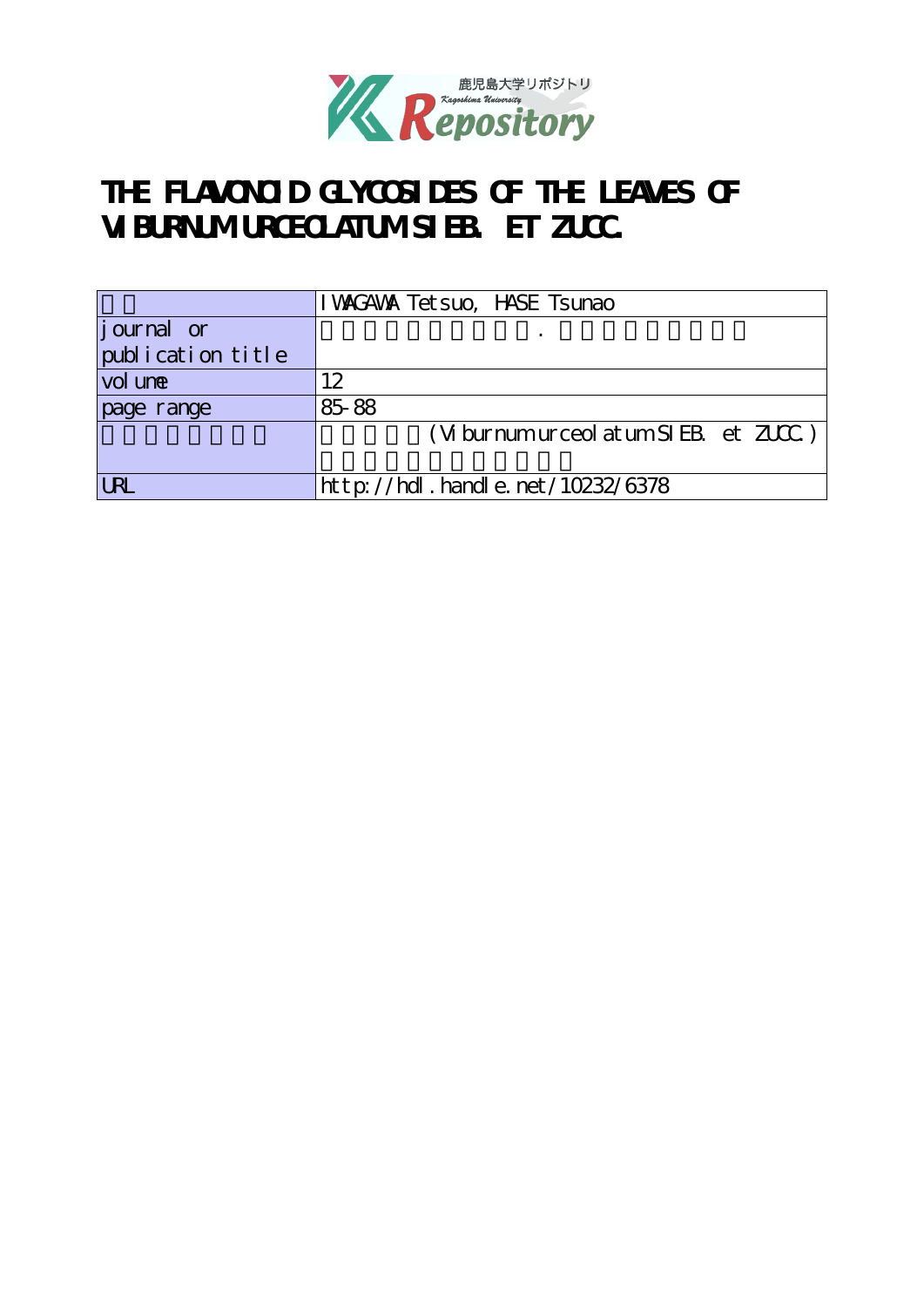# THE FLAVONOID GLYCOSIDES OF THE LEAVES OF **VIBURNUM URCEOLATUM SIEB. ET ZUCC.**

|                    | I WAGAWA Tet suo, HASE Tsunao                                                  |
|--------------------|--------------------------------------------------------------------------------|
| <i>j</i> ournal or |                                                                                |
| publication title  |                                                                                |
| vol une            | 12                                                                             |
| page range         | 85-88                                                                          |
|                    | $(W \text{ burnum} \text{ur} \text{ceol} \text{ at um SI EB} \text{ et ZUC} )$ |
|                    |                                                                                |
|                    | http://hdl.handle.net/10232/00003973                                           |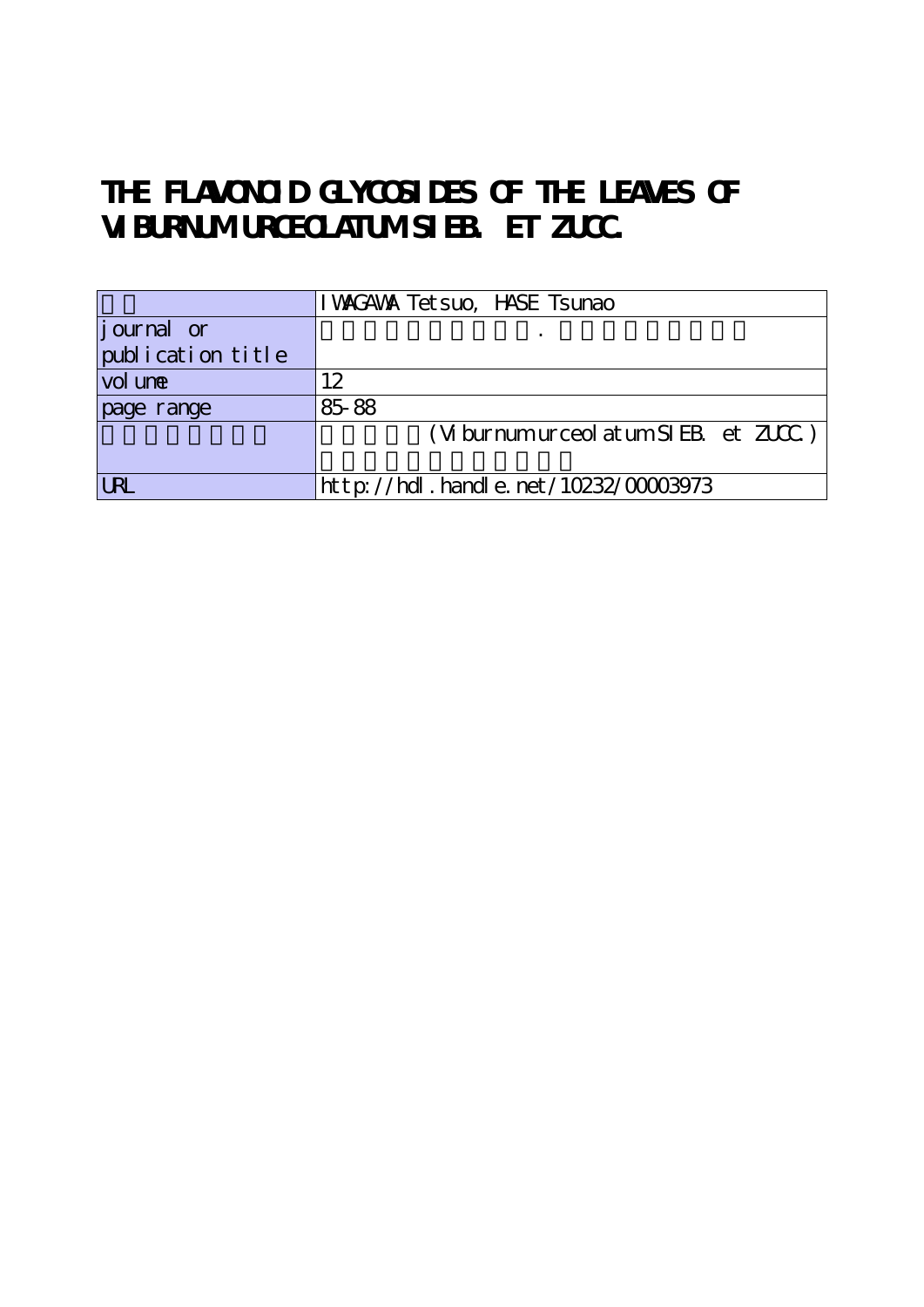Rep. Fac. Sci., Kagoshima Univ. (Math., Phys. & Chem.), No. 12, p. 85-88, 1979

### THE FLAVONOID GLYCOSIDES OF THE LEAVES OF VIBURNUM URCEOLATUM SIEB. ET ZUCC.

By

Tetsuo Iwagawa and Tsunao Hase\*

(Received Sep. 29, 1979)

#### Abstract

The flavonoid components of the leaves of *Viburnum urceolatum* Sieb. et Zucc. were investigated. Two flavonoid glucosides were isolated, and identified as populnin (kaempferol-7-0-β-D・glucoside) [A] and isoquercitrin (quercetin-3-0-β-D-glucoside) [B] by spectral data.

#### Introduction and Results

In the course of our investigation of the constituents of Viburnum species,<sup>1)</sup> two flavonoid glucosides were isolated together with four bitter plinciples from  $V$ . urceolatum (Japanese name: Yamashigure).

We now reprot the structure elucidation of the flavonoid glucosides  $[A]$  and  $[B]$ . The Fig. 1 showed the procedure of isolation.

[A] was isolated as yellow needles (yield  $4.6\%$ ), mp. 162–166<sup>o</sup>C and had the molecular formula  $C_{21}H_{20}O_{11}$ . It gave a dark green color with ferric chloride solution, reddish yellow color with magnesium and hydrochloric acid, and a positive Molish test. The IR spectrum showed absorption bands of hydroxyl groups, a conjugated carbonyl group, and phenyl groups at 3300, 1660, and 1570 and 1500 cm-1, respectively. The UV spectrum exhibited the absorption maximums at 205 ( $\varepsilon$  31,000), 264 ( $\varepsilon$  22,000), and 348 nm  $(\varepsilon \ 18,000)$ . From the above data, [A] seemed to be a flavonoid glycoside.

Acetylation of [A] with acetic anhydride and pyridine afforded a hepataacetate, mp 210-212<sup>o</sup>C,  $C_{35}H_{34}O_{18}$ . The PMR spectrum of the latter compound showed the signals at  $\delta$  1.92-2.12 (3H  $\times$  4) sttributable to four alcoholic acetyl groups and at  $\delta$  2. 34-2.44 (3H $\times$ 3) to three phenolic acetyl groups. An  $A_2B_2$  system st  $\delta$  7.31 and 8.13 (2H each, d,  $J=10$  Hz) showed the presence of a p-substituted phenyl group. Two doublets at  $\delta$  6.91 and 7.32 (1H each,  $J=2$  Hz) were assigned to the protons at 6and 8-positions, respectively.

On hydrolysis with 2N-sulfuric acid, [A] gave kaempferol and D-glucose.

The position of the glucose was determined to be located at 7-position, since in the UV spectrum of [A] the absorption at 264 nm suffered bathochromic shift of only 2 nm with sodium acetate.

<sup>\*</sup> Department of Chemistry, Faculty of Science, Kagoshima University, Kagoshima, Japan.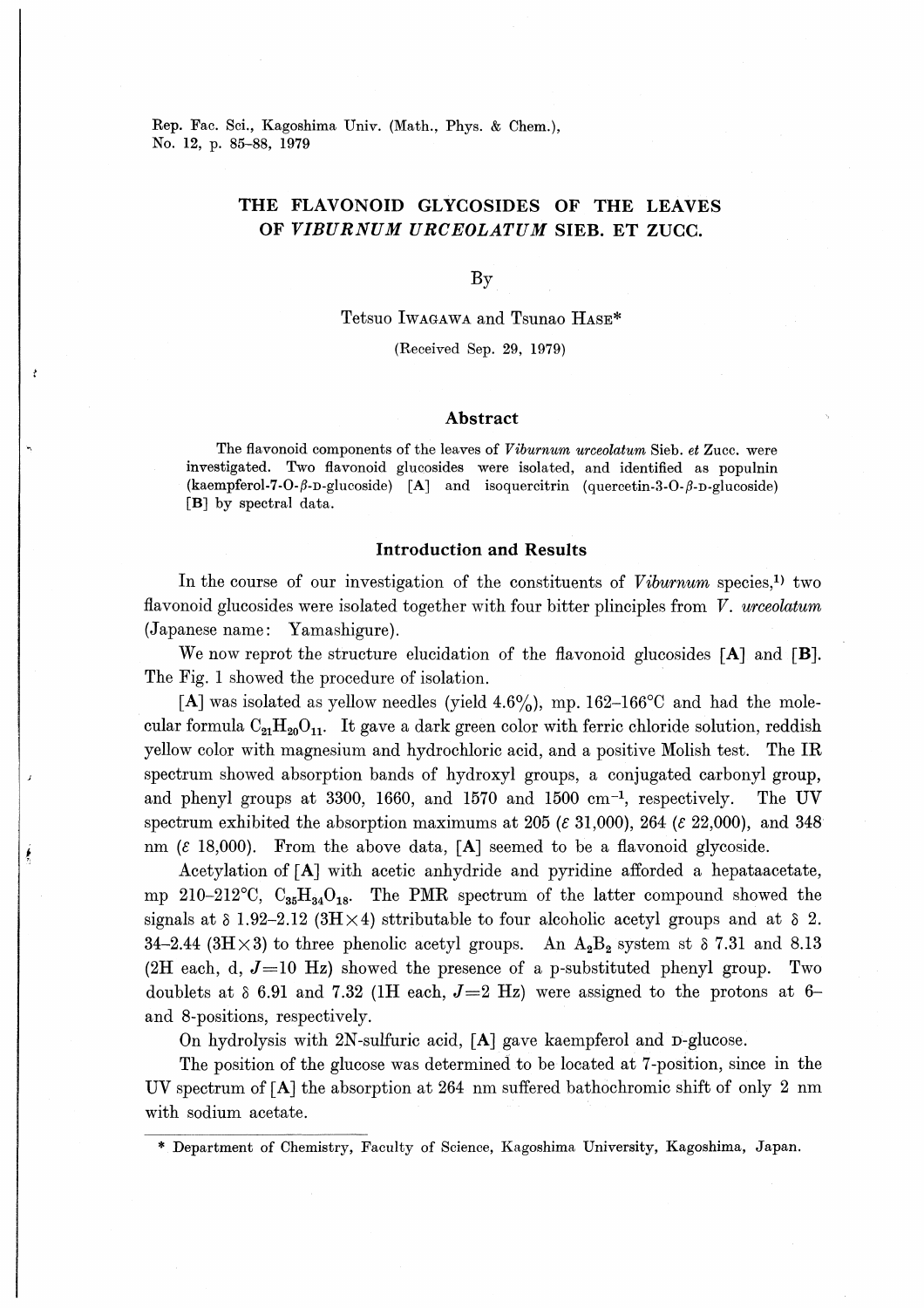Therefore, [A] was established to be populnin.

[B] was crystallized as yellow prisms (yield  $9.9\%$ ), mp 217-218°C with molecular formula  $C_{21}H_{20}O_{12}$ . It gave dark green color with ferric chloride solution, a reddish purple color on reduction with magnesium and hydrochloric acid, and a positive Molish test. The color reactions, IR spectrum [3500, 3150, 1660, 1610, 1590, 1560, 1500 cm<sup>-1</sup>] and UV spectrum [207 ( $\varepsilon$  39,000), 256 ( $\varepsilon$  23,000), 357 nm ( $\varepsilon$  20,000)] indicated that [B] was a flavonoid glycoside.

Acetyation of [B] with acetic anhydride and pyridine yielded a octaacetate, mp  $171-172.5^{\circ}\text{C}$ ,  $\text{C}_{37}\text{H}_{36}\text{O}_{90}$ . The PMR spectrum of the acetate showed the presence of four alcoholic acetyl groups at  $\delta$  1.91-2.11 (3H $\times$ 4) and four phenolic acetyl groups at  $\delta$  2.32-2.42 (3H  $\times$  4). Signals at  $\delta$  7.38, 8.08 (1H each, d, J = 8 Hz) and  $\delta$  7.97 (1H, s) were characteristic for a 3,4-disubstituted B-ring. Two doublets at  $\delta$  6.88 and 7.34 (1H each, d,  $J=3$  Hz) were due to the protons at 6- and 8-positions, respectively.

Acid hydrolysis of  $[B]$  with 2N-sulfuric acid gave quercetin and  $D$ -glucose.

The UV spectra of [B] in methanol and methanol-sodium acetate were similar to those of rutin2), which indicated the glucosidic linkage was located at 3-position.

These data suggested that [B] was isoquercitrin.

The physical properties of  $[B]$  and the acetate were in good agreement with those of authentic samples<sup>3</sup>).

The structures of the four bitter principles are being determined and will be reported later.

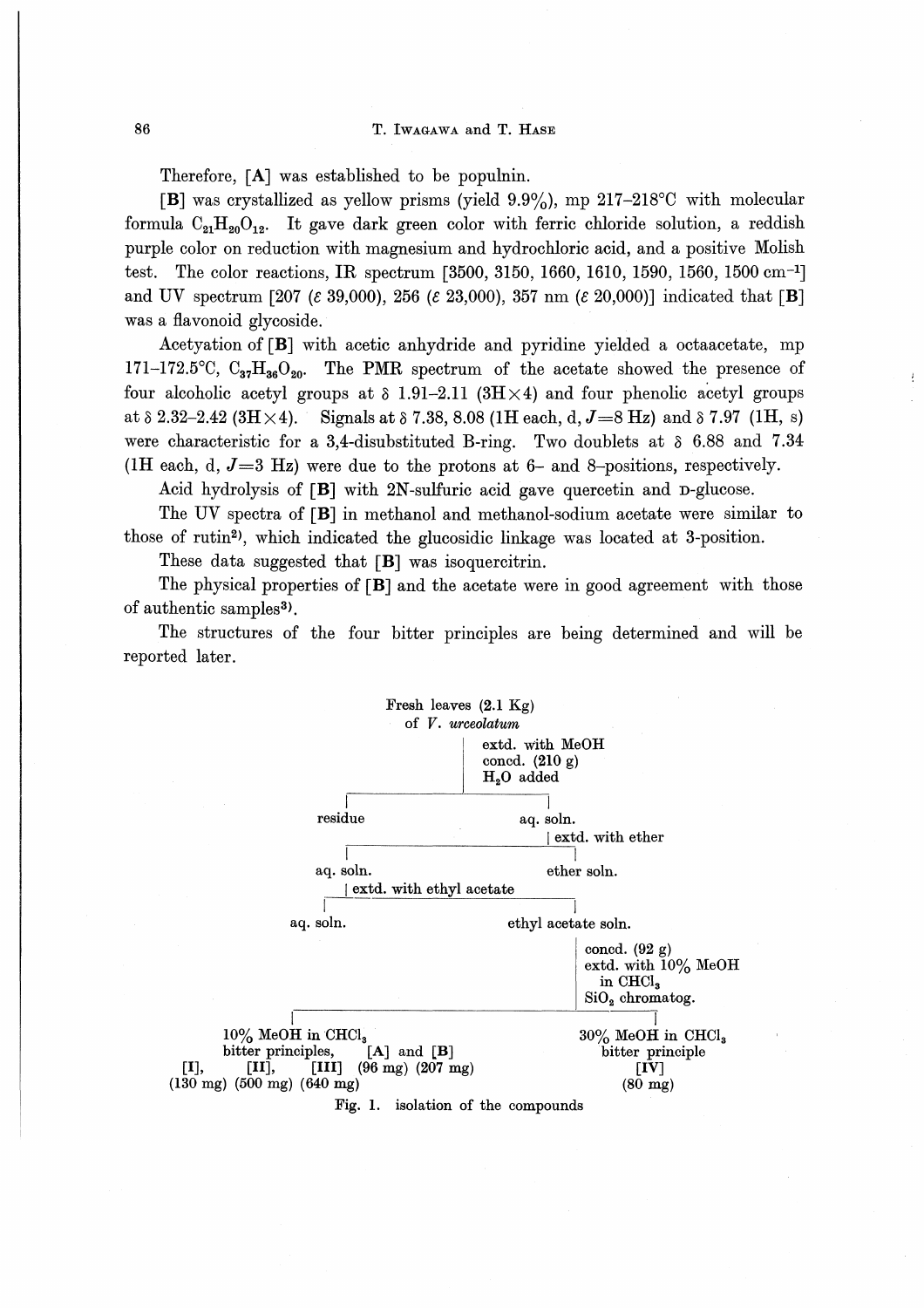The Flavonoid Glycoscides of the Leaves of Viburnum urceolatum SIEB. et Zucc. 87

### Experimental

ーイー - コードー

Melting points were determined on a Yanagimoto micro melting point apparatus. and uncorrected. The IR and UV spectra were taken on a Schimadzu IR-27 and a Schimadzu UV-210 spectrophotometer, respectively. The PMR spectra were recorded on a JEOL JNM MH-100 spectrometer. Chemical shifts were given in  $\delta$  values with TMS as the internal standard.

Isolation The fresh leaves of V. urceolatum  $(2.1 \text{ Kg})$  were extracted twice with methanol (10  $l \times 2$ ). The combined methanol solutions were concentrated to dryness to afford a dark green residue (210 g). The residue was diluted with water, and extracted first with ether and then ethyl acetate, yielding an ether soluble porition (30 g) and an ethyl acetate soluble portion (92 g). The latter portion was further extracted three times with  $10\%$  methanol in chloroform (100 ml $\times$ 3) to give a dark green syrup (37g). The syrup was chromatographed on a coloum of silica gel, eluting with methanolchloroform mixtures.

An elute with  $10\%$  methanol in chloroforom was purified by repeated silica gel chromatography to give bitter principles [I] (130 mg,), [II] (500 mg), [III] (640 mg), and yellow needles [A] (96 mg), mp. 162-166°C, from methanol.  $\lambda_{\text{max}}^{\text{MeOH}}$  nm: 205 ( $\epsilon$  31,000), 264 ( $\epsilon$  21,000), 348 ( $\epsilon$  18,000);  $\lambda_{\text{max}}^{\text{MeOH-AcONa}}$  nm: 205, 266, 352.  $\nu_{\text{max}}^{\text{nuol}}$  cm<sup>-1</sup>: 3300, 1660, 1570, 1500.

Found: C, 52.37; H, 4.7%. Calcd for  $C_{21}H_{20}O_{11}2H_2O$ : C, 52.07; H, 5.0%.

Further elution with  $10\%$  methanol in chloroform and recrystallization from methanol gave yellow prisms [B] (20.7 mg), mp 217-218°C.  $\lambda_{\text{max}}^{\text{MeOH}}$  nm: 207 ( $\varepsilon$  39,000), 256 ( $\epsilon$  23,000), 357 ( $\epsilon$  20,000);  $\lambda_{\text{max}}^{\text{MeOH-AcONa}}$  nm; 207, 266, 363.  $\nu_{\text{max}}^{\text{nuiol}}$  cm<sup>-1</sup>; 3500, 3150, 1660, 1610, 1590, 1560, 1500.

Found: C, 50.21; H, 4.60%. Calcd for  $C_{21}H_{20}O_{12}2H_2O$ : C, 50.40; H, 4.83%.

Elute with  $30\%$  methanol in chloroform afforded bitter principle [IV] (80 mg).

Acetylation of [A] [A] (45 mg) was acetylated with acetic anhydride (0.5 ml) and pyridine (0.5 ml). The crude product was chromatographed of a coloum of silica gel (1.5 g). Elution with  $1\%$  methanol in chloroform and recrystallization from ethanol gave colorless needles, mp 210-212°C.  $\nu_{\text{max}}^{\text{nujol}}$  cm<sup>-1</sup>: 1770, 1660, 1630, 1590, 1510. PMR (CDCl<sub>3</sub>):  $\delta$  1.92, 1.99, 2.00, 2.12, 2.44 (3H each, s), 2.34 (3H  $\times$ 2, s), 5.60 (1H, d,  $J=7$  Hz), 6.91, 7.32 (1H each, d,  $J=2$  Hz), 7.37, 8.13 (2H, d,  $J=10$  Hz).

Found: C, 56.35; H, 4.64%. Calcd for  $C_{35}H_{34}O_{18}$ : C, 56.60; H, 4.61%.

Acid hydrolysis of [A] [A] (39 mg) was refluxed with 2N-sulfuric acid (5 ml) for 2 hr. The resulting precipitate was filtered and recrystallized from aqueous alcohol to give yellow needles (18 mg), mp 276-278°C.  $\nu_{\text{max}}^{\text{nuiol}}$  cm<sup>-1</sup>: 3300, 1660, 1620, 1600, 1570, 1550. The IR spectrum was identical with that of kaempherol.

The aqueous solution was treated with excess of barium carbonate, the precipitate was filtered off, and the filtrate was evaporated to dryness in vacuo. The presence of D-glucose in the residue was confirmed by paper chromatography.